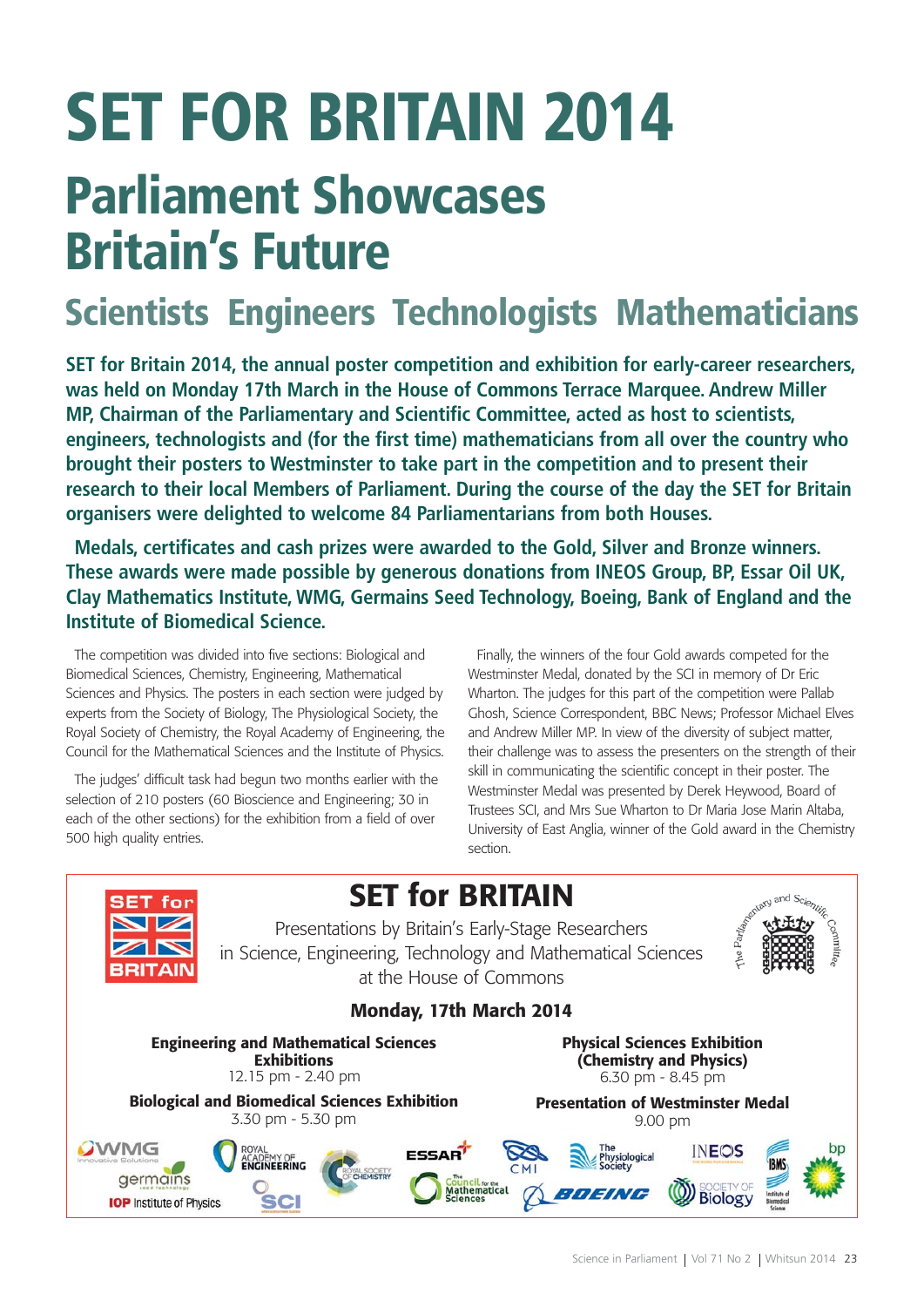

Presentation of the Engineering Medal and Gold Award to Dr Stephen Hicks, University of Oxford. L-R: Volker Schultz, CEO Essar Oil UK Ltd, Stephen Hicks, Andrew Miller MP, Sir John Parker, President, Royal Academy of Engineering.



Nicola Blackwood MP with Dr Llion Evans, Culham Centre for Fusion Energy



Presentation of the Mathematical Sciences Medal and Gold Award to Dr David Platt, University of Bristol. L-R: Dr Platt, Professor Nick M J Woodhouse, Clay Mathematics Institute, Andrew Miller MP.



Rt Hon Peter Hain MP with Dr Julie Vile, Cardiff University, who won the Bronze Award for Mathematical Sciences.



Graham Robertson, University of Strathclyde, receives the GW Mendel Medal and Gold Award. L-R: John Pierce, Chief Bioscientist, BP; Dr Philip Wright, Chief Executive, The Physiological Society; Dr Mark Downs, Chief Executive, Society of Biology, Graham Robertson, Andrew Miller MP.

# **PRIZE WINNERS**

# **ENGINEERING**

Gold Award and Engineering Medal Dr Stephen Hicks, University of Oxford SMART GLASSES TO HELP THE BLIND SEE

#### Silver Award

Dr Claire Donoghue, Imperial College London TEACHING MACHINES TO DIAGNOSE KNEE OSTEOARTHRITIS FROM MRI

### Bronze Award

Mr Christopher Spargo, Newcastle University RELUCTANCE REVOLUTION: ENGINEERING A SUSTAINABLE FUTURE



Miss Nai Cieh Liu, University of Cambridge, with Dr Julian Huppert MP

# **MATHEMATICS**

Gold Award and De Montfort (Mathematical Sciences) Medal Dr David Platt, University of Bristol PROVING GOLDBACH'S WEAK CONJECTURE

#### Silver Award

Dr Christian Yates, University of Oxford CONTROLLING LOCUST PLAGUES: MATHEMATICAL MODELLING LEADS TO UNDERSTANDING OF HOW CANNIBALISM STABILISES SWARMING IN DESERT **LOCUSTS** 

# Bronze Award

Dr Julie Vile, Cardiff University TIME-DEPENDENT STOCHASTIC MODELLING FOR PREDICTING DEMAND AND SCHEDULING OF EMERGENCY MEDICAL SERVICES